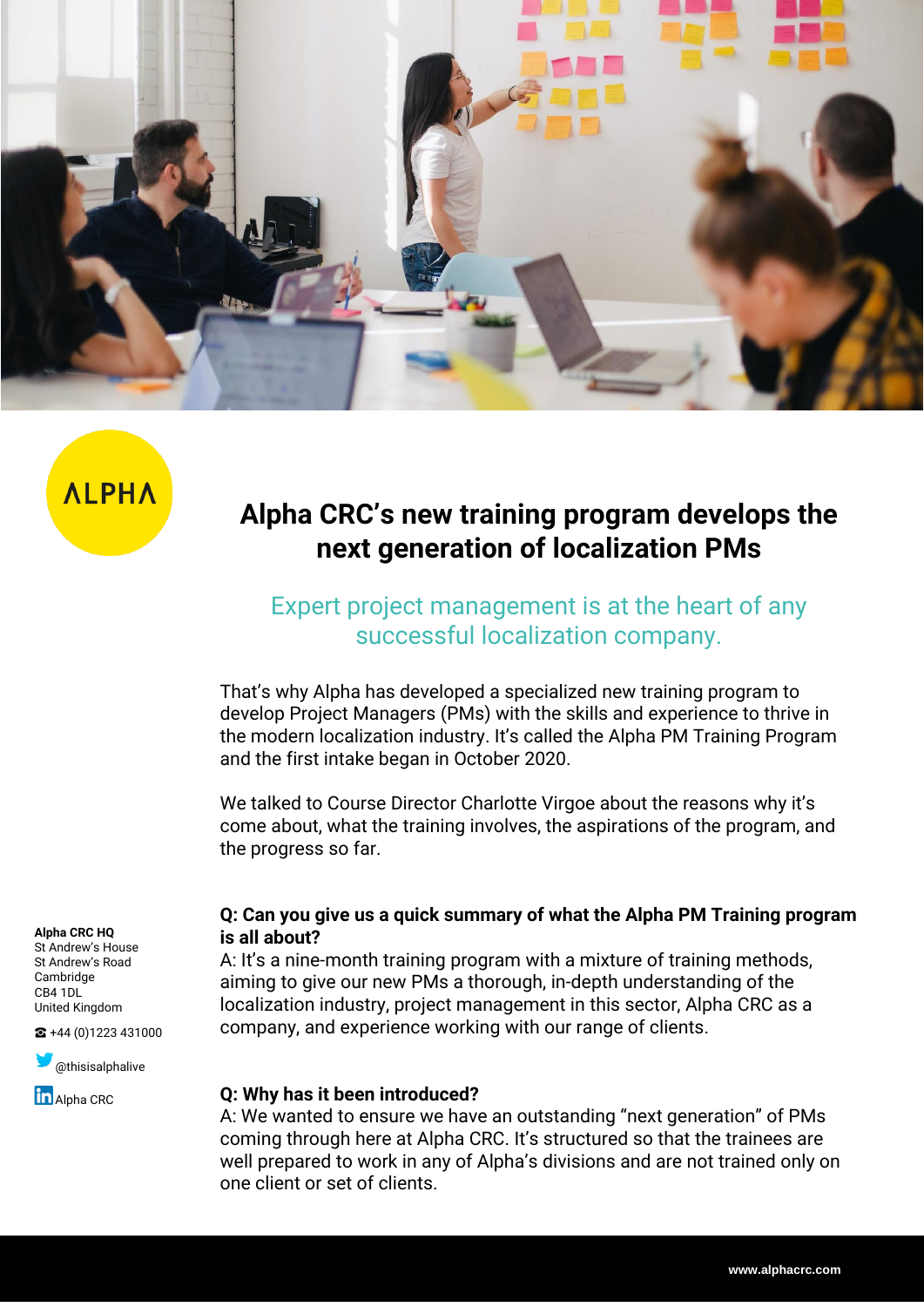

#### **Q: Who is currently taking part in the program?**

A: On this first program, we have five trainees. It's a diverse group: we have two trainees from China, two from the UK and one from Italy.

#### **Q: Can you tell us how the training is structured?**

A: There are five concurrent training tracks which are aimed at developing both a depth and range of skills and experience. These are: classroom learning, on-the-job training, individual/group projects, placements and assessments.

#### **Q: Can you tell us more about these different training tracks?**

A: Classroom learning is particularly heavy at the start of the program. A number of Alpha CRC staff, led by [myself and two colleagues from our Operations department], are providing group education on technical, business and conceptual aspects of the Alpha PM role. The team then gets to put this classroom learning into practice by working on live projects, which forms their on-the-job training. We expect they will learn a good deal by doing.

There are also regular individual/group projects. The trainees will have specific assignments to complete that involve proactively contacting different people within Alpha, carrying out useful research and analysis, and presenting the results.

Placements are another key feature of the program. At various points across the nine months, the trainees will spend a week or so assigned to other departments within Alpha, to learn in more depth what they do and how they work, to broaden their experience and to build better relationships throughout the company.

We have very high expectations of our trainees! Consequently, there will also be regular assessments, on both hard and soft skills, to make sure that we are training them well and they are implementing what we are teaching.

#### **Q: Who is conducting the training?**

A: Training so far has largely been carried out by [myself, the Operations managers, and a lead PM], but we would hope for the involvement of very many people through the duration of the program. We have organised for all the managers in [the Cambridge office] to come and talk to the trainees to explain their role.